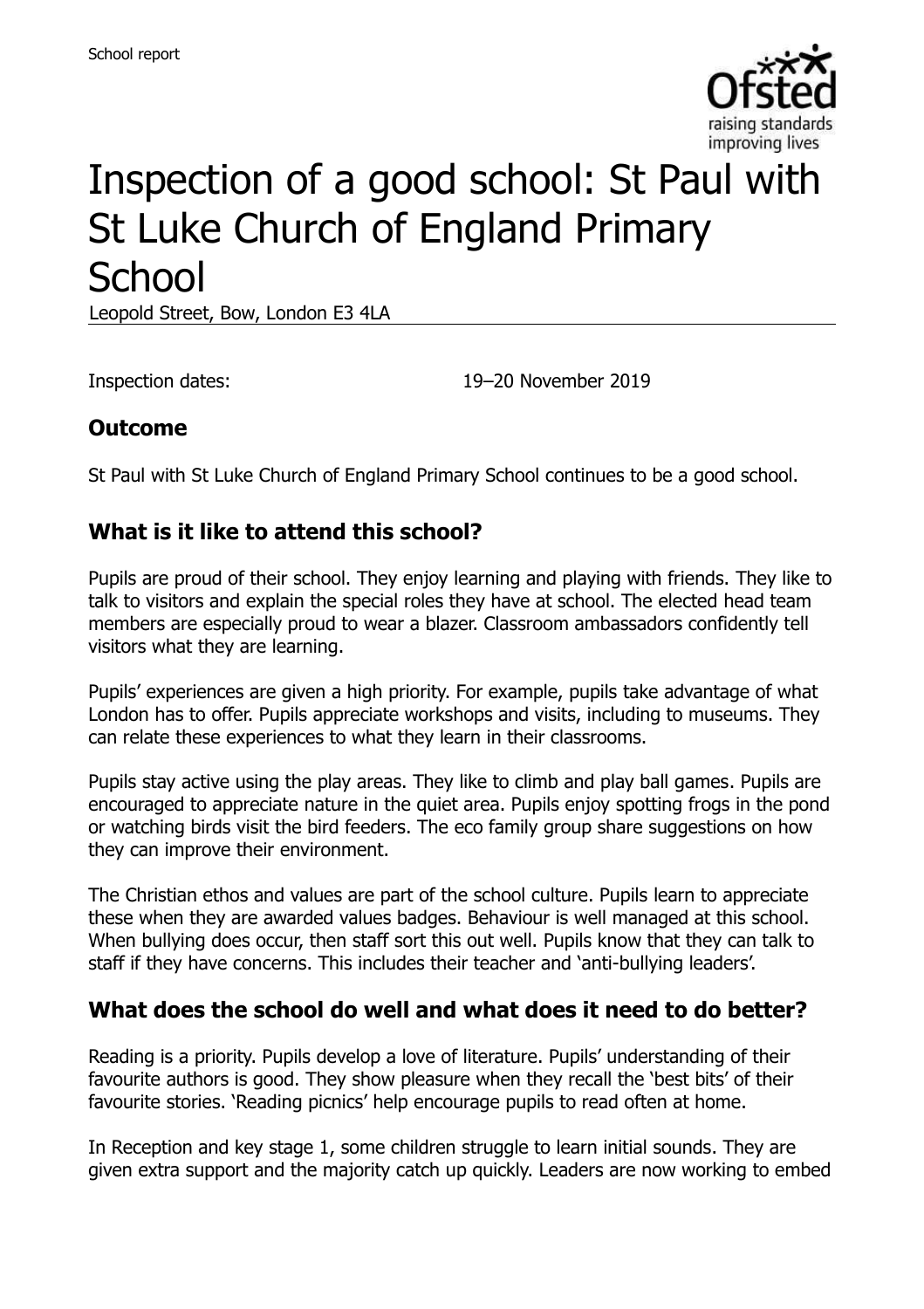

this good practice into key stage 2 and make sure that all pupils develop the higher order vocabulary and comprehension skills needed.

Storytime is special at St Paul with St Luke's. This begins in Nursery with songs, rhymes and stories. In Year 6, for example, pupils learn high-quality texts and the many plots within them. These pupils listen while sitting on the edge of their seats. They enjoy the stories read to them, including those with suspense and drama.

Pupils' writing is fluent. Teachers select topics that interest pupils' imagination, for example in writing about famous people. Pupils organise their ideas well. Teachers encourage them to do this by discussing their ideas before they write.

Pupils like the new approach to science. They find this exciting. Pupils learn to build on what they have learned. They love to learn about 'fascinating facts and the discoveries you can make'. In early years, children explore what happens when you mix water, vinegar, food dye and glitter. They also build dens and explore the dark with their 'finger torches'. In Year 6, pupils used accurate measuring skills to measure shadows. Pupils use scientific vocabulary accurately.

Pupils enjoy using computers to design posters and create presentations. Pupils can use simple coding programs. However, leaders know that plans in computing need to be developed further. In addition, leaders are currently developing the geography curriculum to enable pupils to further develop their knowledge and skills.

Pupils with special educational needs and/or disabilities (SEND) are well supported. Staff are well trained. They know how to give additional support for pupils if they need it. The curriculum is ambitious but adapted to provide relevant life skills. This includes extra swimming lessons, shopping for groceries and road safety workshops. Every pupil can take part in trips and workshops. This is an inclusive school where pupils accept each other and their differences. Parents and carers agree and say that, 'concern and care is shown for every child'. Leaders promote regular attendance and support families who find this hard.

Leaders and governors are effective. They know the school well. Governors take advice from external advisers. This helps them to hold leaders to account. Staff feel valued and listened to. They describe the school community as a family. Leaders manage staff workload well. Staff value professional development opportunities.

## **Safeguarding**

The arrangements for safeguarding are effective.

Pupils feel safe at this school. Leaders make sure that all staff are well trained and there is a safeguarding culture here. Staff are confident about how to manage concerns. They are vigilant and know their roles in keeping pupils safe. They know the risks in the local area and are aware of wider risks such as extremism. Pupils know how to stay safe online and why this is important. Leaders carry out appropriate safeguarding checks on the suitability of staff to work in the school.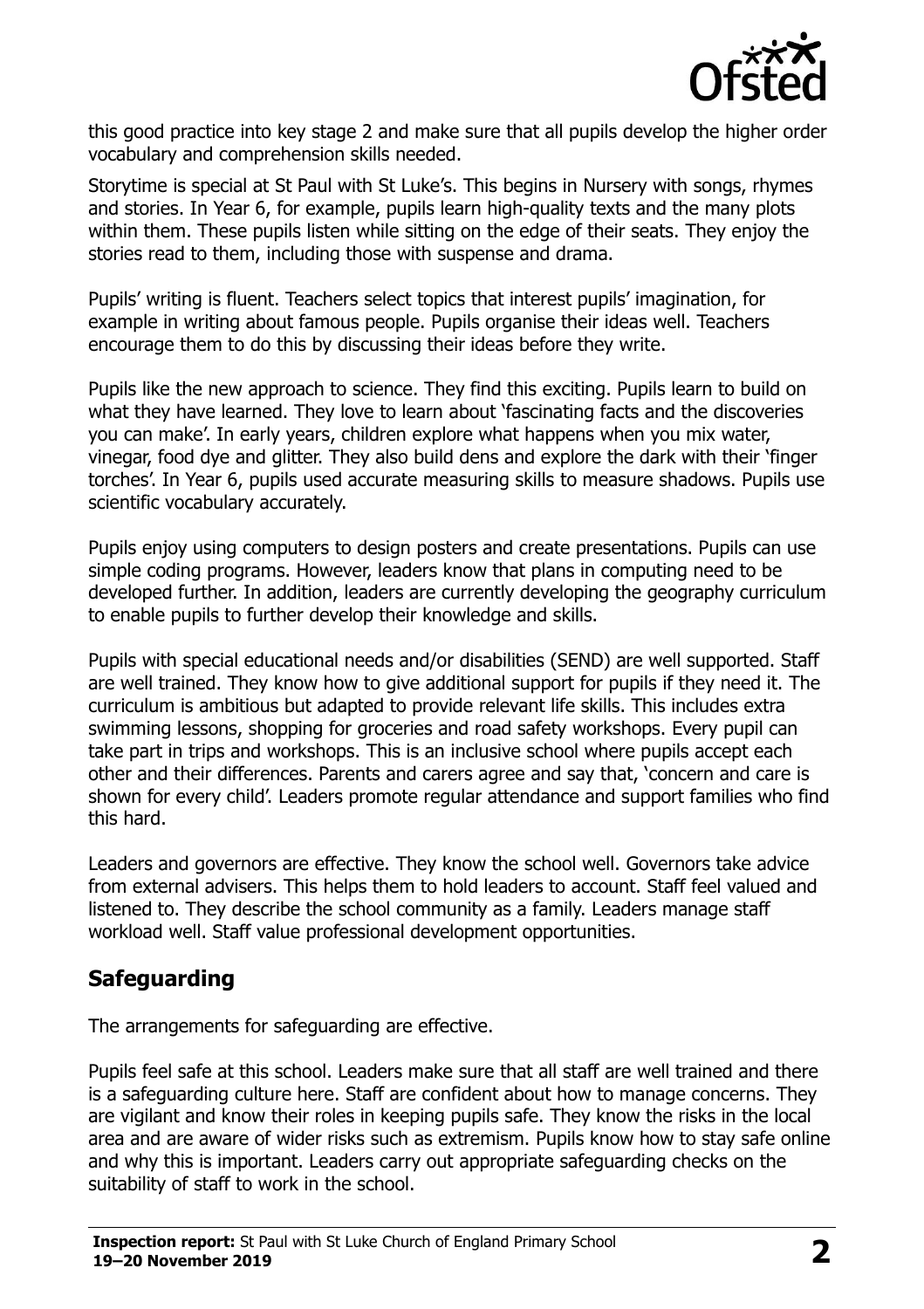

# **What does the school need to do to improve?**

# **(Information for the school and appropriate authority)**

- $\blacksquare$  Reading is a strength in early years and key stage 1. However, leaders know that reading in key stage 2 has not been as strong as they would like. Leaders should ensure that the positive steps to improve the reading curriculum, so that pupils can access high-quality texts and understand a wider range of vocabulary, are embedded.
- Leaders have taken positive steps to improve the planning and assessment procedures of the curriculum in subjects such as science and history. They are in the early stages of developing the computing and the geography curriculum. Leaders should ensure that these curriculum plans are successfully implemented, drawing on the effective practice that is already in place for other subjects.

### **Background**

When we have judged a school to be good we will then normally go into the school about once every four years to confirm that the school remains good. This is called a section 8 inspection of a good school or non-exempt outstanding school. We do not give graded judgements on a section 8 inspection. However, if we find some evidence that the school could now be better than good or that standards may be declining, then the next inspection will be a section 5 inspection. Usually this is within one to two years of the date of the section 8 inspection. If we have serious concerns about safeguarding, behaviour or the quality of education, we will convert the section 8 inspection to a section 5 inspection immediately.

This is the first section 8 inspection since we judged the school to be good in April 2016.

#### **How can I feed back my views?**

You can use [Ofsted Parent View](https://parentview.ofsted.gov.uk/) to give Ofsted your opinion on your child's school, or to find out what other parents and carers think. We use Ofsted Parent View information when deciding which schools to inspect, when to inspect them and as part of their inspection.

The Department for Education has further quidance on how to complain about a school.

If you are not happy with the inspection or the report, you can [complain to Ofsted.](https://www.gov.uk/complain-ofsted-report)

#### **Further information**

You can search for [published performance information](http://www.compare-school-performance.service.gov.uk/) about the school.

In the report, '[disadvantaged pupils](http://www.gov.uk/guidance/pupil-premium-information-for-schools-and-alternative-provision-settings)' refers to those pupils who attract government pupil premium funding: pupils claiming free school meals at any point in the last six years and pupils in care or who left care through adoption or another formal route.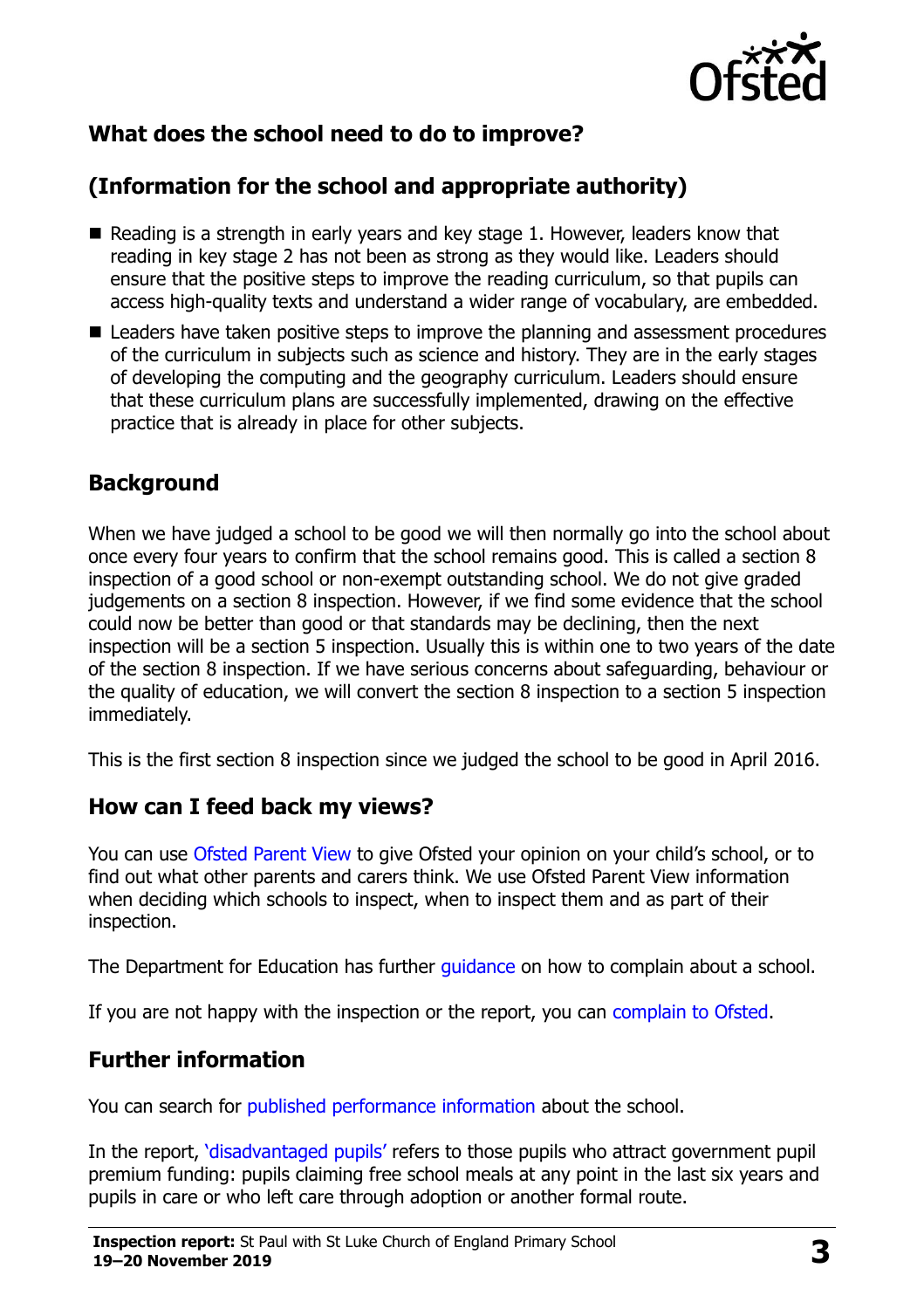

### **School details**

| Unique reference number             | 100958                        |
|-------------------------------------|-------------------------------|
| <b>Local authority</b>              | <b>Tower Hamlets</b>          |
| <b>Inspection number</b>            | 10121576                      |
| <b>Type of school</b>               | Primary                       |
| <b>School category</b>              | Voluntary aided               |
| Age range of pupils                 | 3 to 11                       |
| <b>Gender of pupils</b>             | Mixed                         |
| Number of pupils on the school roll | 210                           |
| <b>Appropriate authority</b>        | The governing body            |
| <b>Chair of governing body</b>      | Mr Bob Gilbert                |
| <b>Headteacher</b>                  | Ms Nicola Horton              |
| Website                             | www.spsl.towerhamlets.sch.uk/ |
| Date of previous inspection         | 26-27 April 2016              |

# **Information about this school**

- St Paul with St Luke is a one-form entry Church of England school.
- The majority of pupils are from ethnic minority backgrounds. Over half the pupils are from Bangladeshi heritage.
- The majority of pupils speak English as an additional language.
- A very large majority of disadvantaged pupils are supported through the pupil premium. This is additional government funding that supports pupils who are known to be eligible for free school meals and those looked after by the local authority.
- The percentage of pupils with SEND is well above average.
- Children in early years attend the Nursery and Reception classes.
- The school provides a breakfast club each day.

#### **Information about this inspection**

■ During the inspection, I held meetings with the headteacher, senior leaders, subject leaders, class teachers and teaching assistants. I also met with four governors

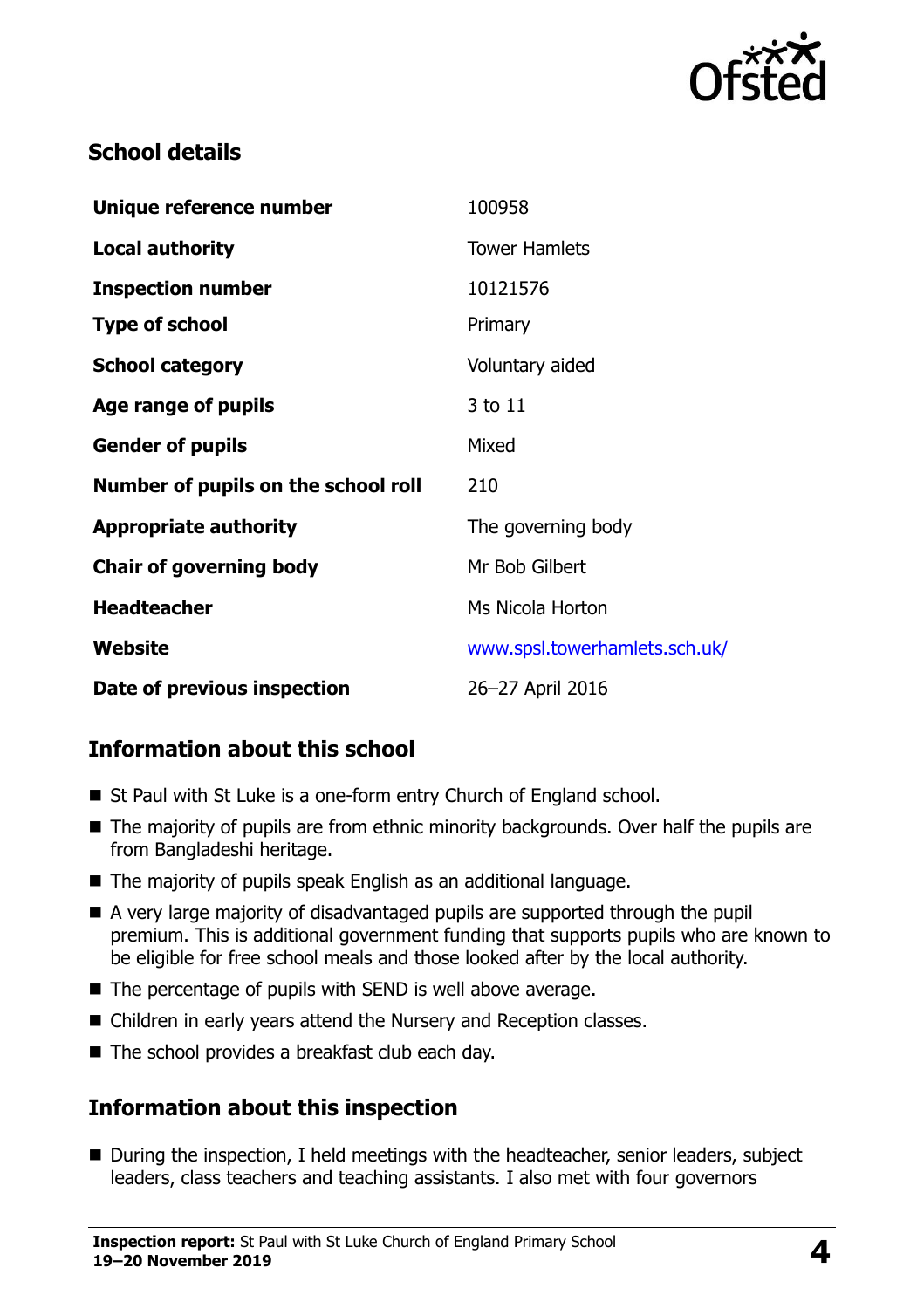

(including the chair of governors), a representative from the local authority and a representative from the London Diocesan Board for Schools.

- I spoke briefly to parents as they dropped their children off at school in the morning or picked them up in the afternoon. I took account of the eight responses to Parent View, the online Ofsted questionnaire, and the six responses from staff. I also reviewed the school's own survey of parental views, which had 50 responses in May 2019.
- The deep dives focused on reading, writing, science and computing. I visited lessons with leaders. I spoke with pupils and looked at their work. I also met with staff to discuss the curriculum and their roles at school.
- I met with school leaders, staff and governors to discuss safeguarding. I reviewed documentation and the single central record.

#### **Inspection team**

Paula Craigie, lead inspector **Ofsted Inspector**